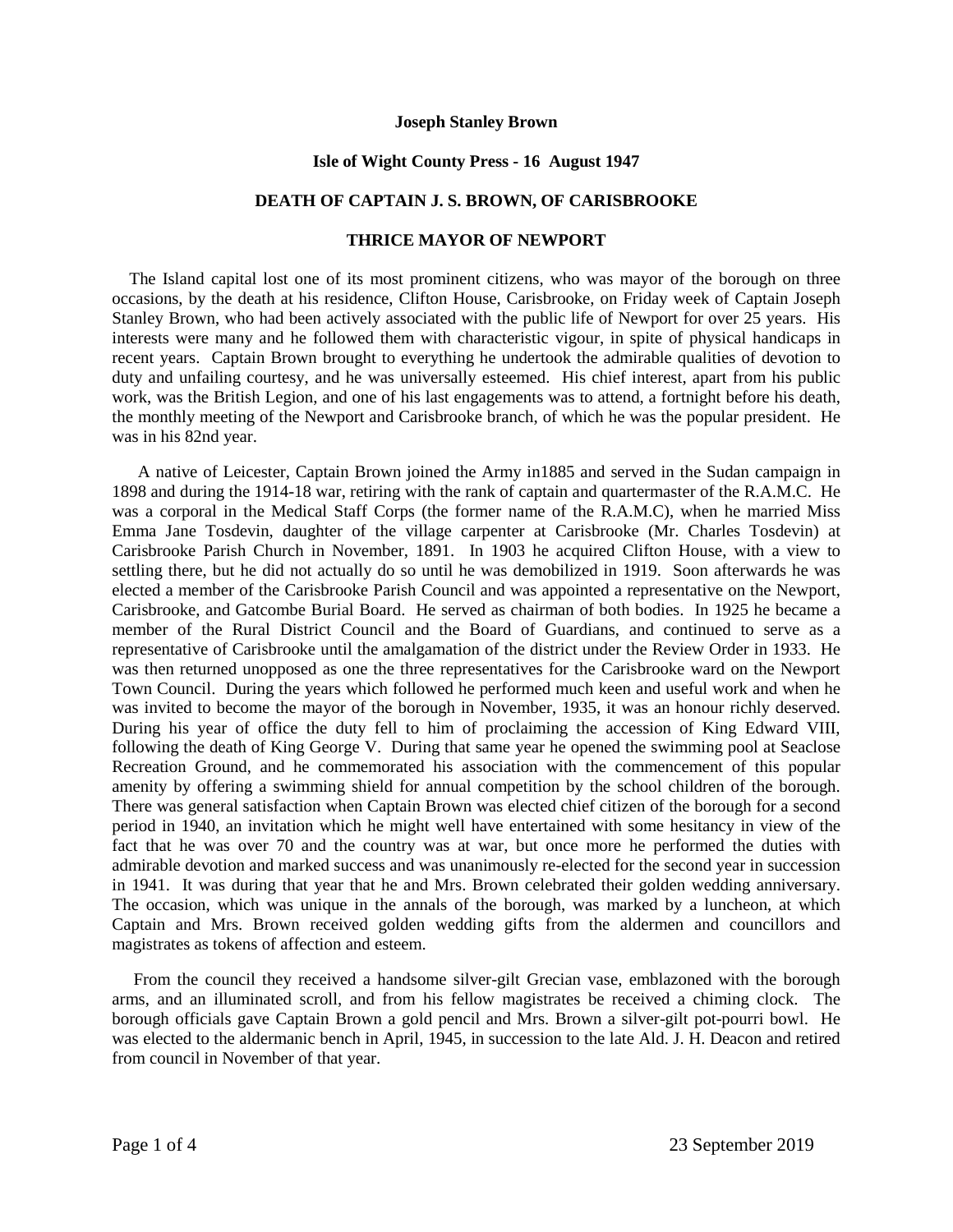As an Army veteran he was enthusiastic in his advocacy of the cause of the ex-Service man. He was one of the original members of the Newport and Carisbrooke branch of the British Legion. For many years, he was a vice-president, and his choice for the presidency in 1939, in succession to Lieut-Col. Sir Vere Hobart, Bt., was a popular one. In recognition of his services he was presented with the branch certificate of appreciation and the Legion gold badge in 1941 and in 1943 the N.E.C. certificate. He was a vice-president and former vice-chairman of the I.W. Council of the Legion. When he was awarded the Meritorious Service Medal last October it was an honour for which he had been recommended 39 years before, for services during the Sudan campaign and for 22 years' good general service and conduct in the Medical Corps. The decoration was presented to him at last year's British Legion parade at Newport on Remembrance Sunday.

 Soon after he took up residence at Carisbrooke, Captain Brown opened and operated an omnibus service between Newport and the West Wight, which was amalgamated with the Southern Vectis Company in 1935.

 Capt. Brown was president of the Carisbrooke Men's Club, a vice-president of the Newport St. Thomas's Bible Class, a member of the I.W. Horticultural Association, the Carisbrooke branch of the I.W. Conservative Association, and a regular attendant and supporter of Carisbrooke Parish Church. He had also served on the Cowes Harbour Commissioners, the I.W. Regional Water Board, the Island Council of the C.P.R.E., and the I.W. Publicity Council.

 Mrs. Brown, who has fully shared in her husband's public life, has also rendered good service to the British Legion. She succeeded the late Miss A. Dawson Horan as president of the women's section of the Newport and Carisbrooke branch last year and also holds the gold badge of the Legion, presented to her in recognition of her services as a golden wedding anniversary gift in 1941. The sincere sympathy of all who knew and admired Captain Brown's many estimable qualities and splendid service to the community goes out to Mrs. Brown and her two sons in their bereavement.

### **Military Honours at Burial**

 The funeral took place on Tuesday, the service at Carisbrooke Parish Church being largely attended. The Mayor of Newport (Mr. A. E. King, C.C.) and members of the Corporation and Magistrates attended in procession, headed by the draped borough maces, the aldermen and councillors wearing their robes. Representatives of the Newport and Carisbrooke branch of the British Legion, the women's section of the Island branch of the South African War Veterans' Association with the crepe standards, and the Old Contemptibles' Association and the St. John Ambulance Brigade formed a guard of honour from the lych-gate to the church entrance, and the coffin, draped with the Union Jack, was borne by Messrs C. Westmore, J. Britten, and A. Doel (British Legion), H. J. Harvey and H. E. Gash (St. John Ambulance Brigade), and J. Watts, M.S.M. (S.A. War Veterans). The service was conducted by the Rev. D. S. McKenzie (vicar of Carisbrooke), who was assisted by Canon W. B. Hogg (vicar of Newport), and the Rev. L. J. D. Wheatley (vicar of St. Paul's Barton) was also present. The choir, with Mr. E. H. Abraham at the organ, led the singing of the soldiers' hymns "O God our help" and "Fight the good fight" and the chanting of Psalm 33. Canon Hogg said they were gathered to pay tribute to a great person, whose epitaph, to his mind, could be found in the words of St. Paul. He had "fought the good fight", never sparing himself in fulfilling his duties as a true citizen and Christian gentleman. He had always valued Captain Brown's friendship and had been struck by the manner in which he and Mrs. Brown had identified themselves with the life of Newport. He had never come across a person who had been so sincere in his work as Captain Brown, and it had been their joy to see him live a rich and full life. In all his work he had had the loving and faithful help of his wife. Captain Brown had been a righteous man, in whom the Canon had seen the embodiment of all that true Christianity should be. Mr. Abraham played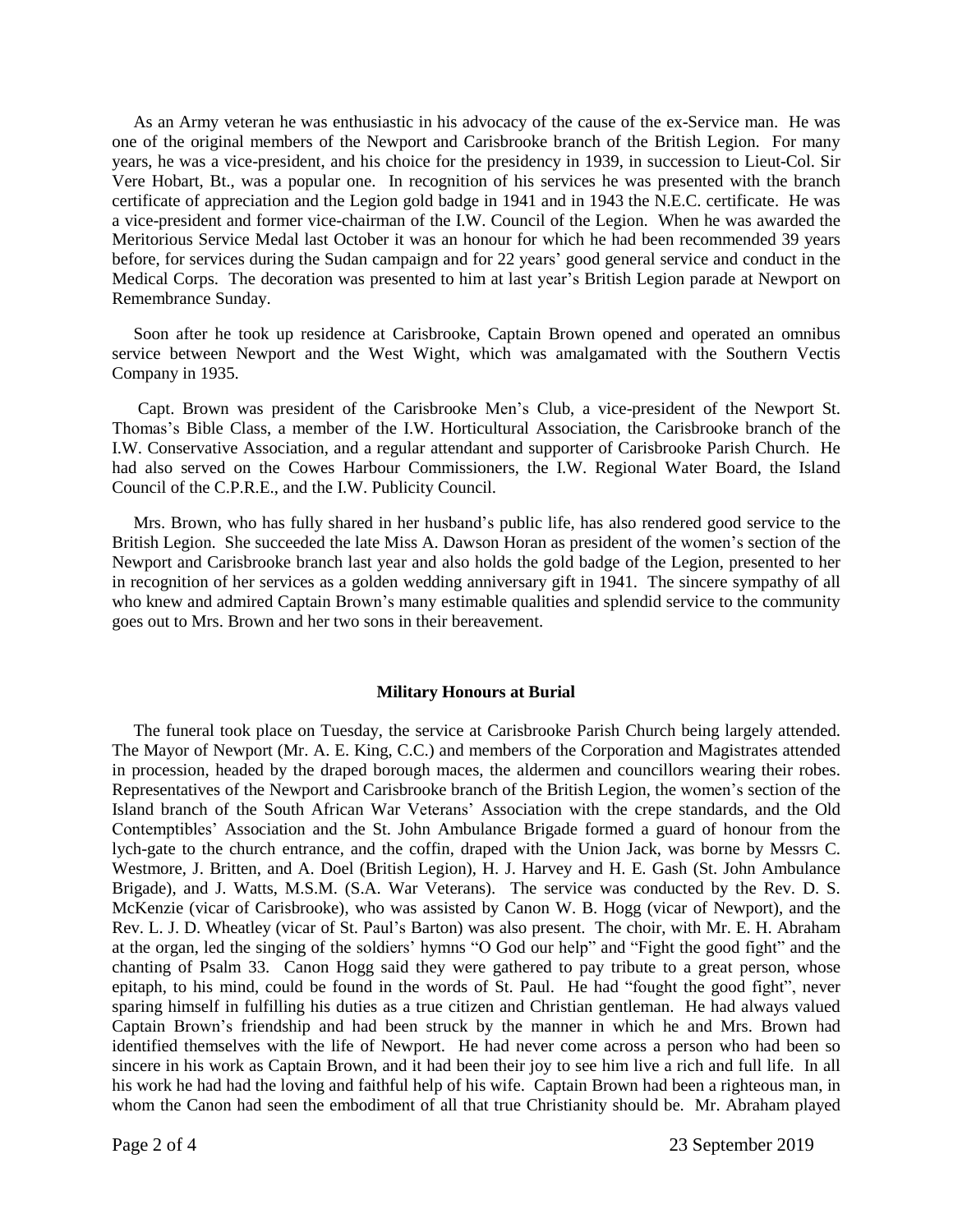"O rest in the Lord" as the cortege left the church. At the cemetery the ex-Service members formed a guard of honour near the chapel. At the graveside a firing party of Royal Artillary-men from Albany Barracks, Parkhurst, fired three volleys, and Mr. R. E. Daltry, of the British Legion, sounded the "Last Post" and "Revellis". A verse of the hymn "Abide with me" was sung, and at the end of the service the members filed past the grave and dropped Flanders poppies on the coffin.

 The mourners were Mrs. Brown (widow), Mr. and Mrs. W. C. S. Brown and Mr. and Mrs. C. A. J. Brown (sons and daughters-in-law), Mr. and Mrs. F. Brown (brother and sister-in-law), the Misses Jacqueline and Jill Brown (grand-daughters), Mr. and Mrs. W. Jolliffe (brother-in-law and sister-in-law), Mr. F. Sibbeck (cousin), Mrs. H. Curling (niece), Mr. Harrison Webb and Mr. W. Charlton (representing members of the old 1st Northumbrian Field Ambulance and friends from Newcastle-on-Tyne). Messrs. H. and D. Brown (grandsons) were unable to attend as they are respectively serving in the Merchant Navy and the R.A.F. overseas.

 The Mayor was accompanied in the procession by the Deputy Mayor (Mr. A. B. Shaw, M.B.E., M.S.M.), Alderman J. C. Millgate, J.P.,W. Blake, J.P., H. Whitehead, and Lt.-Col. F. J. T. Mew, Councillors W. H. Downer, J. Salter, A. O. Purdy, H. W. Lincoln, J. F. Launder, J. W. Blackman, J. R. Powell, H. E. Harvey (also representing Newport Cricket Club), G. Snow, J.P., C.A., G. C. Russell, J.P., C.C., and M. Wilson, Mesdames K. Lockhart, J.P., and C. Abraham, J.P., Mr. W. G. Sibbeck, J.P., the Town Clerk (Mr. F. H. W. Buxton), Mr. H. R. Palmer (magistrate's clerk), and Messrs. W. Phillips (town sergeant) and W. R. Clark (mace bearer).

 The British Legion representatives included Messrs. W. H. Baker, E. A. Gray, and S. W. Trowell (vice-presidents), A. B. White (chairman), E. F. Millgate, M.S.M. (hon. secretary, and corps officer of the St. John Ambulance Brigade), and W. G. Rodway (chairman of the service committee), and Mesdames C. E. Read, J.P., (chairman), W. Abraham (hon. secretary), and G. Gilbert (hon. treasurer) of the women's section. Lt.-Col. F. H. Fernie, D.S.O. (president), led the Old Contemptibles with Chum E. J. Fairweather (hon. secretary), and the other representatives included Mr. H. Godwin (president of the S.A. War Veteran Association) and Mr. W. Ferguson (hon. secretary), Captain W. W. Sturgess (Royal Hampshire Regiment Old Comrades Association), and Mr. E. J. Webberley (R.A.M.C. Association).

 Those also attending included Mr. and Mrs. F. Chiverton (Sheat), Mr. and Mrs. R. T. Brackey, Mr. F. E. Whitcher, J.P., and Mrs. Whitcher, Mr. and Mrs. T. Ross Pratt, Mr. and Mrs. G. T. Harris, Mr. and Mrs. E. S. Welham, Mr. and Mrs. E. J. White, and Mr. and Mrs. R. J. Philpott, the Mayoress of Newport (Mrs. King), Mesdames Shaw, Whitehead, Perkins, Russell, Dearsley, W. Blake (representing Carisbrooke W.I. and the Newport District Nursing Association), H. Phillips, G. A. Brannon, F. E. Welsh (representing Mr. F. E. Welsh, J.P.), Fry, Kirby, Marchment, and Kemp (Red Cross collectors), T. Denham (representing Mr. Denham and Newport Dr. Barnardo's committee), Wilson, Brett, M. Morris, A. M Bessant, D. Greenwood, V. Chiverton, C. Earley, D. L. Lewin, Westmore, E. Kelly, F. C. G. Gurney-Champion (representing her husband), F. M. Curtis (representing Mr. W. J .Whittington, J.P.), L. Wells, Watts, J. G. Munro, Lymington, K. Power, Stowers, Appleton, and Sparrow, and Oliver and Hookey and Miss J. Cawley Way (Carisbrooke and District Fanciers' Club), the Misses E. Attrill, P. Brannon, J. Harris, S. Beaven (representing the Red Cross Society), E. Eldridge, and F. Smith, Lt.-Col. S Chatfield Clarke, V.D., C.A. (president of the I.W. Council of the British Legion), Major T. C. Cunningham, D.S.O. (representing Mr. S. F. Burehell, M.B.E., county chairman), Lt.-Col. Sir Vere Hobart, Bt., D.S.O., O.B.E., D.L., J.P., Lt.-Col. The Rev. J. M. O'Connor, D.S.O., Lt.-Col. A. W. Drew, O.B.E. (O.C. at Albany Barracks), Dr. F. R. B. H. Kennedy, M.B.E., J.P. (county commissioner, St. John Ambulance Brigade), Major F. H. J. Damp, M.C., and Captain W. E. Farmer (also representing Mr. E. C. Pearson, M.S.M., T.C., chairman of the Old Contemptibles), and Messrs. J. W. Lockhart, chairman, A. Cooper, and A. C. Hayward (Carisbrooke Men's Club), H. Phillips (Carisbrooke Conservative Association), L. T. Duncan (representing Mr. W. A. Budd, general manager, and the Southern Vectis Omnibus Co.), A. J. Taylor, H. J. Knapp, H. B. Lower, F. Attrill (churchwarden), R. J. Taylor (also